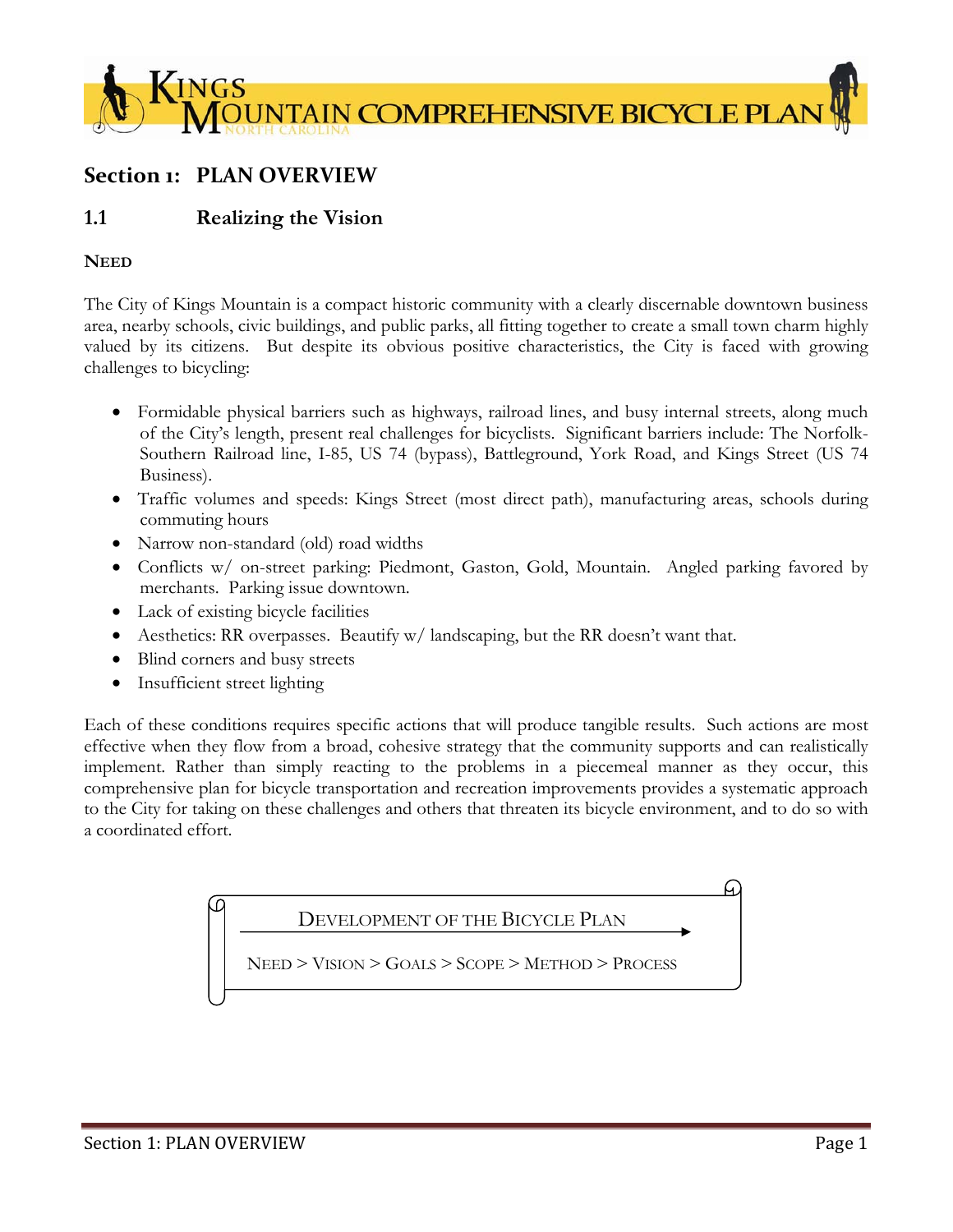

#### **VISION**

Throughout its formation, the Kings Mountain Bicycle Plan has been guided by the Vision for the community expressed by the Steering Committee. Taken from discussion points during the Committee's first meeting, the vision for Kings Mountain can be summed up as:

#### **A socially connected, and economically thriving community with small town integrity; where everyone can safely and conveniently travel about, and enjoy a healthy lifestyle of exercise and recreation amidst the scenic beauty of the City and its natural surroundings**

In order to attain this Vision, an ongoing coordinated effort must be undertaken to preserve the elements of the vision that exist, and guide the community's growth in a direction that will further achieve and maintain the Vision. The charter for this effort is the Kings Mountain Bicycle Plan.

### **GOALS**

As the Plan is embraced and utilized in the ways described in its Purpose Statement, the City's Vision for a bicycle-friendly environment can be realized. This process will occur both through solving immediate concerns and achieving the City's expressed long-term goals:

- Provide for a safe bicycling experience through improvements that target strategic but unsafe sections of roadway and construction of safe off-road bicycle facilities.
- Provide bicycle connections to popular places like schools, businesses, downtown, and neighborhoods, and with that reinforce the connectedness and integrity of the community.
- Provide safe ways across gaps and around barriers (e.g. railroad and highways)
- Provide both on-road and off-road bicycle facilities to serve all segments of the population, with opportunities for commuting, recreation, healthy exercise, scenic enjoyment, and relief from automobile traffic.
- Create opportunities for economic development and significant community events.
- Minimize the burden on city services and resources, working within the constraints of existing physical conditions, parking, and right-of-way, and making the best use of available funding opportunities.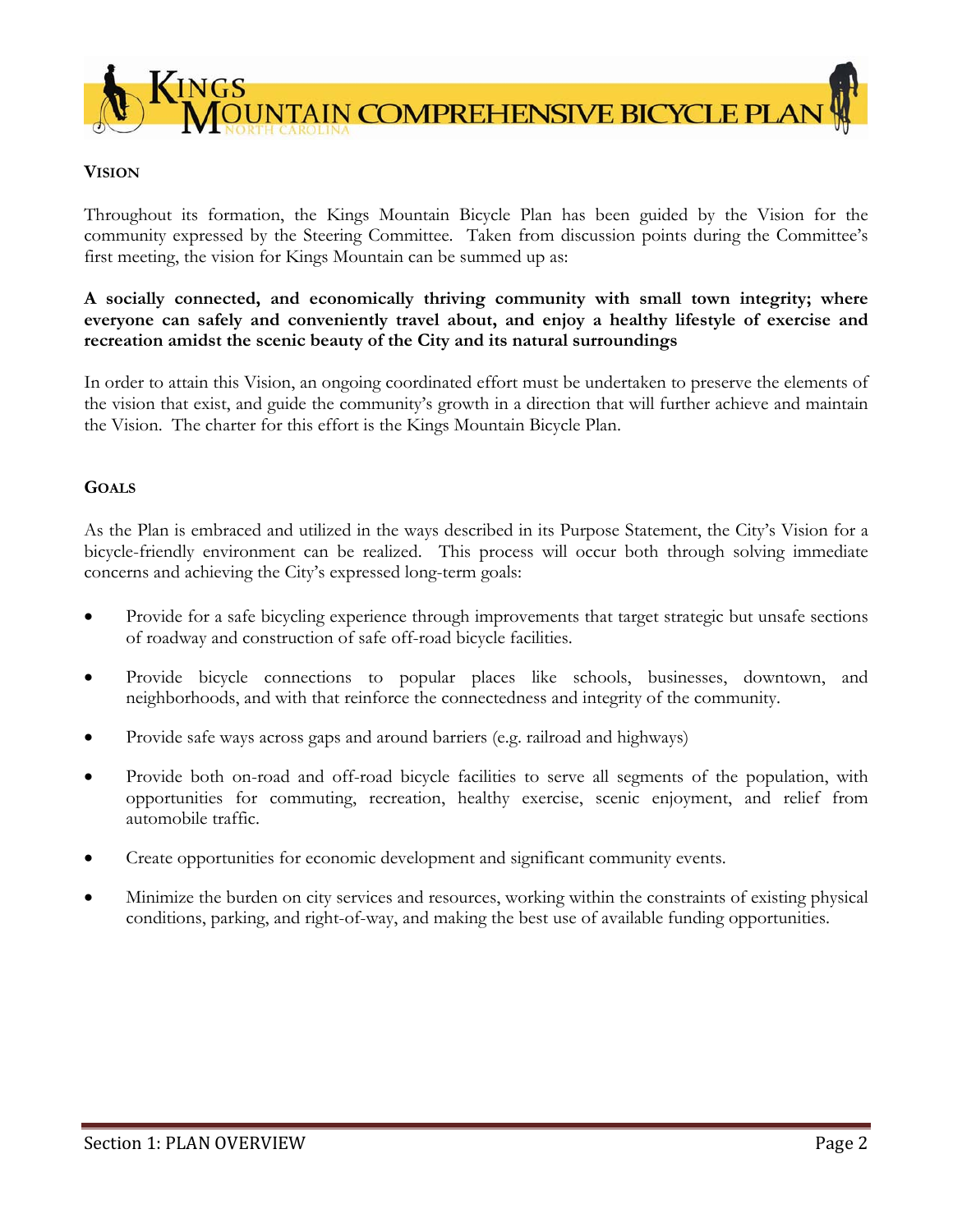

#### **PURPOSE**

This Comprehensive Bicycle Plan is intended to serve the City as:

- A compelling tool to promote the City's bicycle vision
- An effective source for the education of decision makers and the general public about the value and methods of making Kings Mountain a bicycle-friendly community
- A clear blueprint for the revision of City policies and ordinances that address development in order that all will support the same unified goals
- A comprehensive guide to the implementation and improvement of bicycle routes and amenities
- A firm basis for seeking financial assistance in the form of grants and other support from various outside sources in furthering the Plan's implementation

#### **SCOPE**

The area addressed in this bicycle plan includes the incorporated area of Kings Mountain City, and its Extra-Territorial Jurisdiction.

In order to meet these goals for this area, the Bicycle Plan examines a broad range of bicycle-related issues and recommends actions that address them in a comprehensive manner, including:

- 1. Policy and ordinance revision
- 2. Participation programs and initiatives
- 3. Comprehensive system planning
- 4. Facility standards and guidelines
- 5. Project identification and prioritization
- 6. Project specific planning and development process
- 7. Cost estimation
- 8. Funding and local budget recommendations
- 9. Project implementation and construction
- 10. Maintenance
- 11. Project evaluation process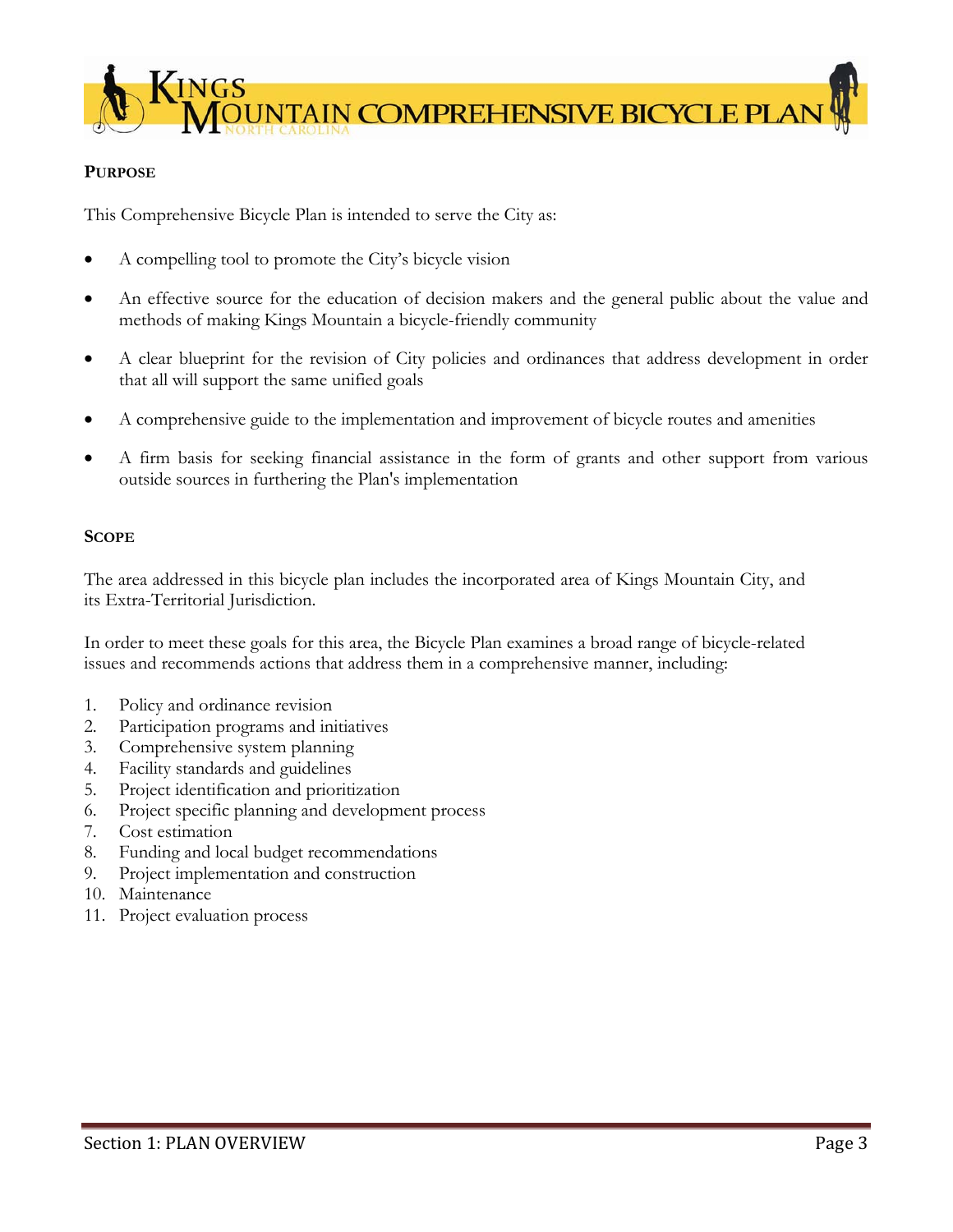

#### **METHOD**

This Plan was developed using the methodology below, approved by the North Carolina Department of Transportation Division of Bicycle and Pedestrian Transportation.

- **Task 1:** Gather relevant documents relating to bicycle concerns in the City.
- **Task 2:** Determine the project scope, schedule, points of contact with municipal staff; identify stakeholder groups, potential Steering Committee members, target meeting dates and planning budget
- Task 3: Conduct a physical survey of the City and gather additional input on bicycle conditions from the community. Road data includes posted speeds, number of lanes, paving widths, on-street parking and existing bicycle facilities.
- **Task 4:** Create composite maps of existing conditions showing current facilities and traffic conditions.
- **Task 5:** City Council appoints the project Steering Committee to guide, provide additional stakeholder input, and review the development of the Plan.
- Task 6: Conduct Stakeholder Interviews on bicycle needs and preferences.
- **Task 7:** Conduct an interactive public meeting to review initial Stakeholder input with the general public, obtain feedback, and gather additional input from the public on bicycle and mobility issues and concerns.
- **Task 8:** Review the public meeting results with the Steering Committee and solicit input on project prioritization.
- **Task 9:** Facilitate a second public meeting to review preliminary Bicycle Plan, addressing how input received through previous public processes has been incorporated into the draft Plan, and solicit input on project prioritization.
- **Task 10:** Prepare the Draft Plan using input from the Stakeholders and citizen comments.
- **Task 11:** Submit the draft plan for preliminary review and comment.
- **Task 12:** Revise the Plan based on input received and meet with the Steering Committee to finalize approval of the Plan.
- **Task 13:** Submit the Plan to the Planning Board and City Council for review. Additionally, submit the Plan to the Lake Norman RPO for endorsement.
- **Task 14:** Upon adoption of Plan, furnish the City and NCDOT with the Plan with its associated maps.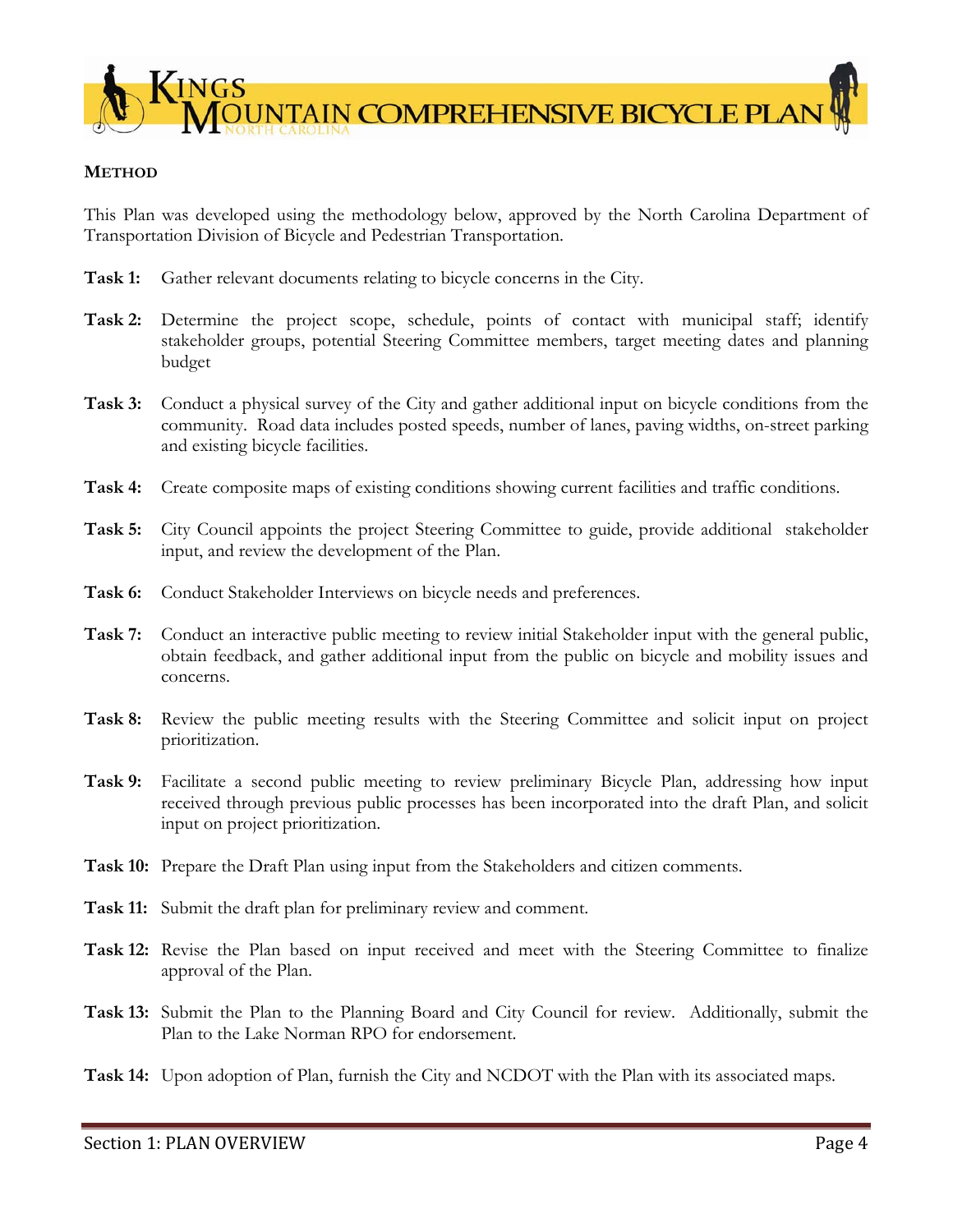

#### **PROCESS**

In 2009, the City of Kings Mountain was awarded a \$37,500 matching Bicycle Planning Grant by the North Carolina Department of Transportation (NCDOT) Division of Bicycle and Bicycle Transportation (DPBT) for the creation of a comprehensive bicycle plan. The City then selected Centralina Council of Governments to develop the plan. Working with Steve Killian, Director of Planning & Economic Development, and Marcie Campbell, City Planner, Centralina guided the City through a thorough, publicinput driven planning process, involving a steering committee to oversee the elements of the plan. The steering committee members represented a variety of local interests including:

- Police department
- Business community
- **Transportation**
- Health and medical fields
- Local government
- Schools
- Resident bicycle enthusiasts
- **Public Library**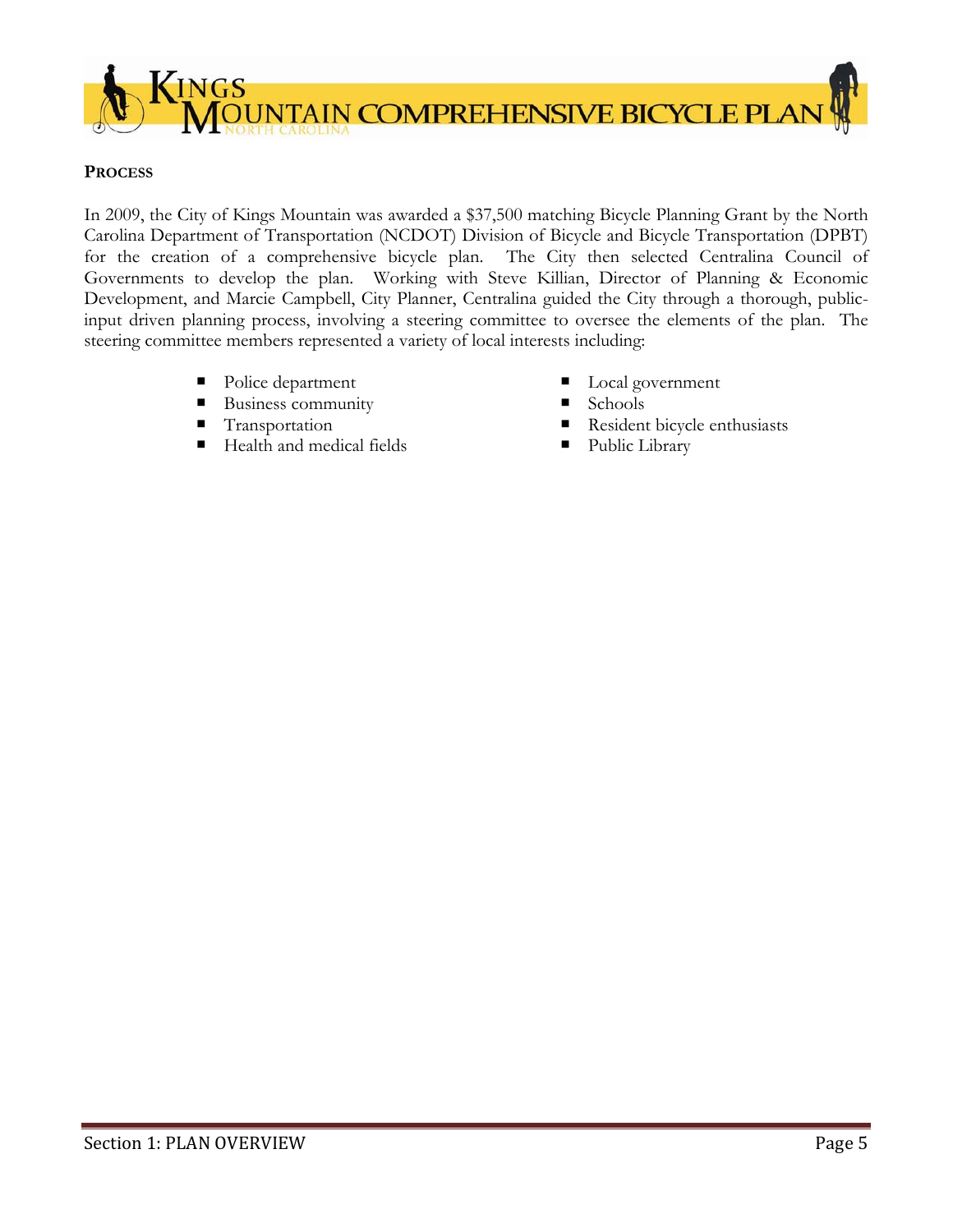

## **1.2 Benefits of Bicycling**

"The bicycle is the most efficient machine ever created: Converting calories into gas, a bicycle gets the equivalent of three thousand miles per gallon."

~ Bill Strickland, The Quotable Cyclist

"Bicycling is a big part of the future. It has to be. There's something wrong with a society that drives a car to work out in a gym."

 $\sim$  Bill Nye, the Science Guy

"Chasing records doesn't keep me on my bike. Happiness does."  $\sim$  Lance Armstrong after his third Tour de France victory

"I thought of that while riding my bicycle."

 $\sim$  Albert Einstein on the theory of relativity



Communities that recognize the many advantages of bicycling for their citizens and visitors are intentional about providing the facilities that help make bicycling safe, practical and enjoyable. Such improvements would help make the Kings Mountain community healthier, more vibrant and a more attractive place to live, visit, work and own a business. Consider some of the direct benefits of the bicycle lifestyle in these various categories:

#### **1. Local Economy**

Investments in a community through bicycle-oriented improvements can yield economic results, and offer valuable incentives to prospective residents and businesses. Communities that offer bicyclefriendly features like mixed-use zoning, on road and off-road bicycle facilities, and associated traffic calming measures, tend to increase in property values and private investment along previously automobile-dominated roads. Areas with transportation choices such as biking and mass-transit can be more economically productive and competitive, while those that are limited to the automobile tend to have reduced regional economic development. Multiple nationwide studies indicate parks, greenways, and trails increase the resale value of nearby properties by 5 to 20 percent. (Mecklenburg County Park and Recreation web site, 2006)

The North Carolina Department of Transportation Division of Bicycle and Pedestrian Transportation (DBPT) commissioned a study in 2003 to assess the value of their investment in bicycle facilities. The Institute for Transportation Research and Education (ITRE) at North Carolina State University conducted the study in the northern Outer Banks region because of its existing high levels of bicycling activity and presence of an extensive system of special bicycle facilities. Researchers surveyed bicyclists riding on the bicycle facilities — paths and wide paved shoulders — and also obtained data from selfadministered surveys of tourists at three visitors' centers in the region.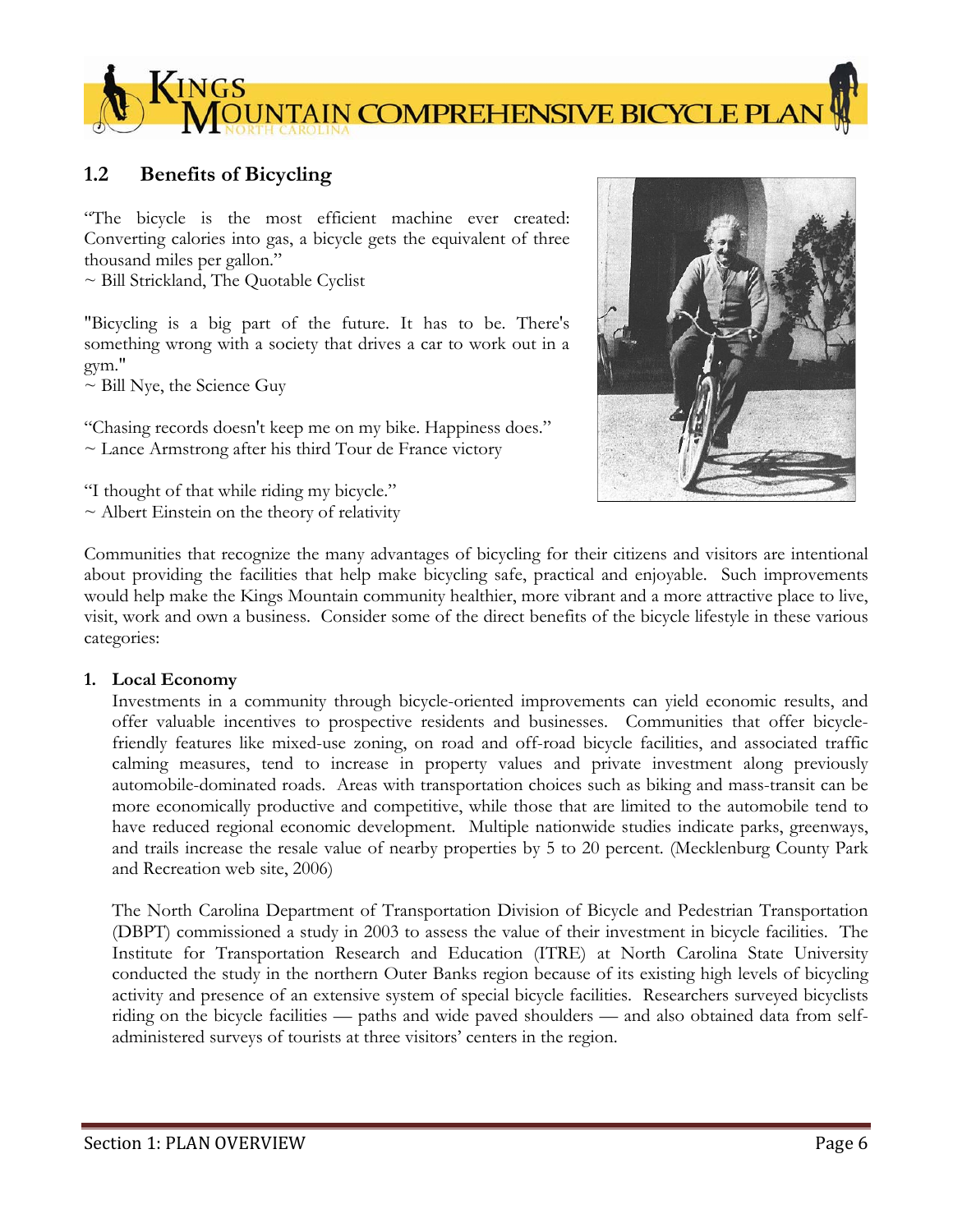

Over the ten years prior to the study, an estimated \$6.7 million of public funds was spent to construct off-road paths and add wide paved shoulders to roads in the region, from Corolla south to Nags Head and west to Manteo.

The study concluded:

- Bicycling activity in the northern Outer Banks provides substantial economic benefits to the area — an estimated \$60 million annually.
- The bicycle facilities in the area are an important factor for many tourists in deciding to visit the region.
- Three-fourths of study respondents indicated that more bicycle facilities should be built, and nine out of 10 surveyed believe state and federal tax dollars should be used to do it.

The complete study is available at: http://www.ncdot.gov/bikeped/researchreports/

## **2. Public Health**

Fitness experts agree that regular daily activity is the key to good health. According to the Center for Disease Control, 50% of adults in the United States fail to get the recommended amount of physical activity for good health. As many as 300,000 premature deaths occur each year in this country because of physical inactivity. The League of American Bicyclists reports that just three hours of bicycling per week can reduce the risk of heart disease and stroke by 50%. As bicycling becomes a more significant part of daily life in Kings Mountain, this will yield healthier lifestyles and ultimately impact community health care costs in a positive manner.

#### **3. Safety**

Drivers familiar with a community learn which streets are generally more populated with bicycle traffic. The more bicycles likely to be encountered, the more cautious most drivers are apt to be. In this way, bicycle activity is self-protective. The more bicycles using a street, the safer that street becomes for bicycles.

#### **4. Youth Friendly**

In one generation, the percentage of U.S. children who walk or bike to school has dropped by 70%, while childhood obesity has tripled (Centers for Disease Control). When communities are bicycle-friendly, young people are free to rely less on parents to drive them to school and other activities. As young people become accustomed to biking, they are also less likely to depend on automobiles for short trips as they grow older. With a more complete system of on-road bicycle facilities, multiuse trails, and other bicycle amenities helping to connect a mix of significant destinations within close proximity of each other, bicycling becomes a safer and more reasonable option, particularly to those who need it most.